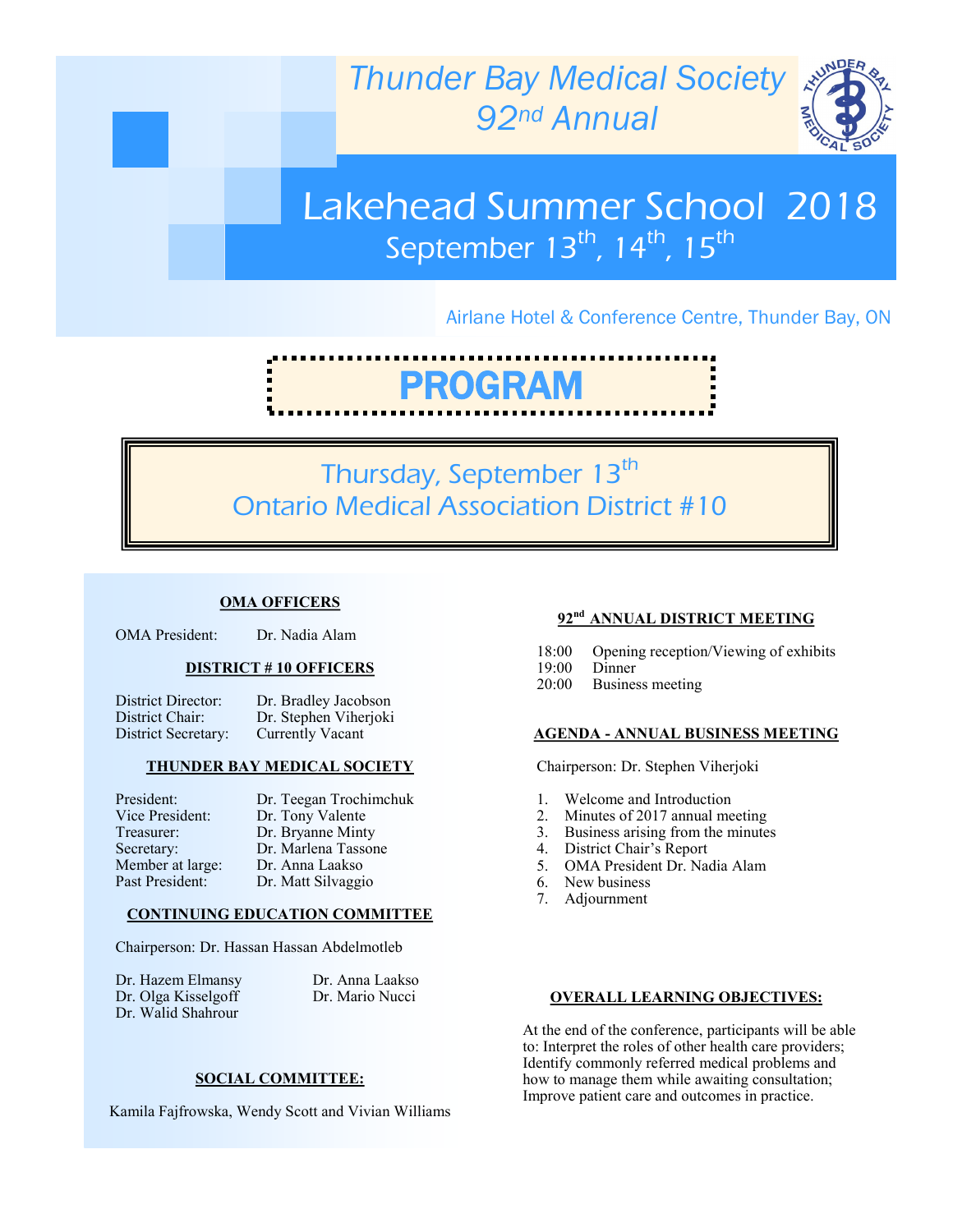# *Friday, September 14th, 2018*

- 8:00 8:30 **Registration/ Full Breakfast/ Viewing of Exhibits**
- 8:40 8:45 **Welcome/Opening Remarks**
- 8:45 9:50 **Plenary: The Opioid Crisis and the New HQO Opioid Prescribing for Acute Pain Quality Standard**

**Dr. Bjug Borgundvagg,** PhD, MD, CCFP(EM) Director, Schwartz/Reisman Emergency Medicine Institute, Toronto, Ontario

**Learning objectives:** To understand the role of physician prescribing practice in the development of the opioid crisis; To review the opioid prescribing practices of emergency physicians and family physicians in Ontario; To review the new HQO Opioid Prescribing for Acute Pain Quality Standard.

Questions and answers, case studies and polls will be used to incorporate interactivity of participants.

#### 9:50 - 10:55 **Plenary: Advocacy...Um, sure. But What Does it Really Mean?**

**Dr. Nadia Alam,** MD, CCFP-A, MSc (Candidate) HEPM President of Ontario Medical Association, Family Medicine-Anesthetist, Halton Health Services - Georgetown

**Learning objectives:** What is advocacy? What does it look like?; How can I develop my advocacy game?; What to do and what not to do - in the media, in front of my colleagues, public servants, and the public.

Questions and answers, case studies and polls will be used to incorporate interactivity of participants.

- 10:55 11:10 **Refreshment Break/ Viewing of Exhibits**
- 11:10 12:15 **Plenary: Diagnosis and Management of Peripheral Arterial Occlusive Disease**

#### **Dr. Elrasheed Osman,** MD, CHM, FRCSI

Department of Surgery, Thunder Bay Regional Health Sciences Centre, Thunder Bay Assistant Professor, Clinical Sciences Division, Northern Ontario School of Medicine

**Learning objectives:** Identify and assess risk factors; Appreciate the different categories of peripheral arterial occlusive disease (intermittent claudication versus critical limb ischemia); Understand risk factor modification and pharmacological treatment.

Questions and answers, case studies and polls will be used to incorporate interactivity of participants.

12:15 - 12:45 **Lunch**

.

12:45 - 1:50 **Concurrent 1A: Sports Medicine - Concussion/Post-Concussion Syndrome**

**Dr. Sheryl Wark,** CCFP (SEM), Dip. Sport Med, HBK, BSc NOSM Assistant Professor, Fairway Physiotherapy

**Learning objectives:** Discuss types of concussion and treatment; Definition and treatment of Post-Concussion in adults' vs. pediatrics; Explore new guidelines for concussion Return to School/Sport (Berlin 2016) and how these differ from previous Zurich 2012 guidelines.

Questions and answers, case studies and polls will be used to incorporate interactivity of participants.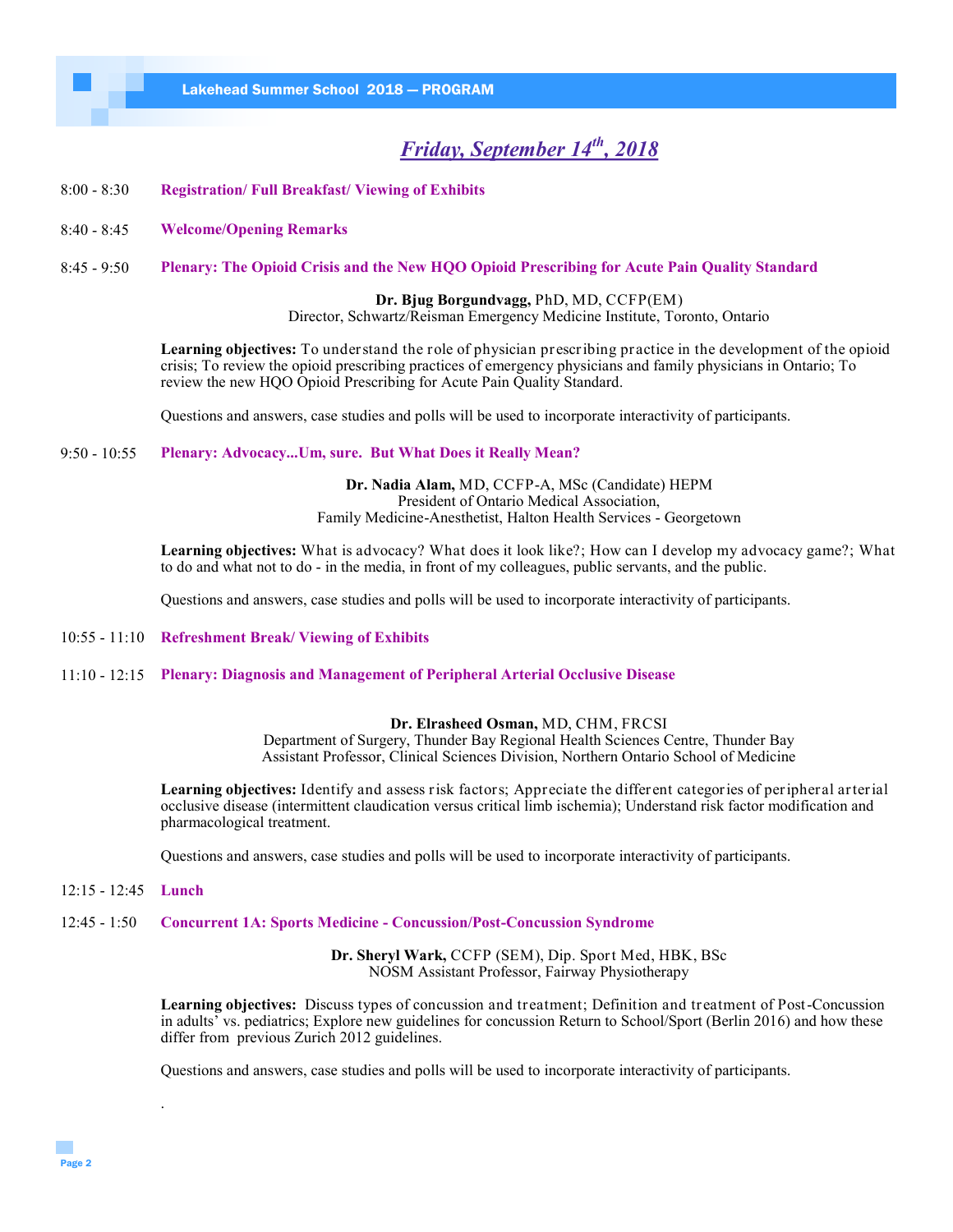# *Friday, September 14th, 2018*

#### 12:45 - 1:50 **Concurrent 1B: Teaching Patient Safety to Students and Residents**

**Dr. Adam Moir,** MD, CCFP (EM) (Associate Professor) Northern Ontario School of Medicine (NOSM), Thunder Bay

**Learning objectives:** Utilizing a role play to provide preceptors with a tool to teach disclosure of adverse events; Demonstrate an online audience response to teach about informed discharge; Illustrate a ticker tape and utilize a small group discussion to highlight perils of communication errors in patient safety.

Questions and answers, case studies and polls will be used to incorporate interactivity of participants

1:50 - 2:55 **Concurrent 2A: Innovations in Addiction Medicine: From the Clinic to the Streets and Beyond**

**Dr. Cheryl Everall,** HBA, MA,MD. CCFP (Associate Professor (NOSM) Medical Director, Joseph Esquega Health Centre, Medical Director, Elevate Northwest

**Learning objectives:** Discuss opioid guidelines 101: Overview of opioid treatment guidelines; Examine a patient-centred, Northern approach to the patient with opioid dependence and polysubstance use; Identify pitfalls and practice integrated care

Questions and answers, case studies and polls will be used to incorporate interactivity of participants.

**Concurrent 2B: Addressing Physician-Patient and Preceptor - Learner Boundary Issues**

**Dr. James Goertzen,** MD, MCISc, CCFP, FCPF (Professor) Northern Ontario School of Medicine (NOSM), Thunder Bay

**Learning objectives:** Describe physician-patient and preceptor learner boundary transgressions including risk factors; Apply strategies for teaching about physician-patient boundary issues within the clinical setting.

Questions and answers, case studies and polls will be used to incorporate interactivity of participants.

#### 2:55 - 3:10 **Refreshment Break/ Viewing of Exhibits**

#### 3:10 - 4:15 **Plenary: Clues to Impending Electrical Dooms!**

**Dr. Ali Kharazi,** MD Cardiologist, Fellowship in Cardiac Electrophysiology Foothills Medical Centre, Calgary, Alberta

Learning objectives: Identify electrocardiographic clues to arrhythmogenic disorders; Be able to assess immediate and long term risk associated with these ECG findings; Be familiar with general management of individuals diagnosed or suspected to have arrhythmogenic conditions.

Questions and answers, case studies and polls will be used to incorporate interactivity of participants.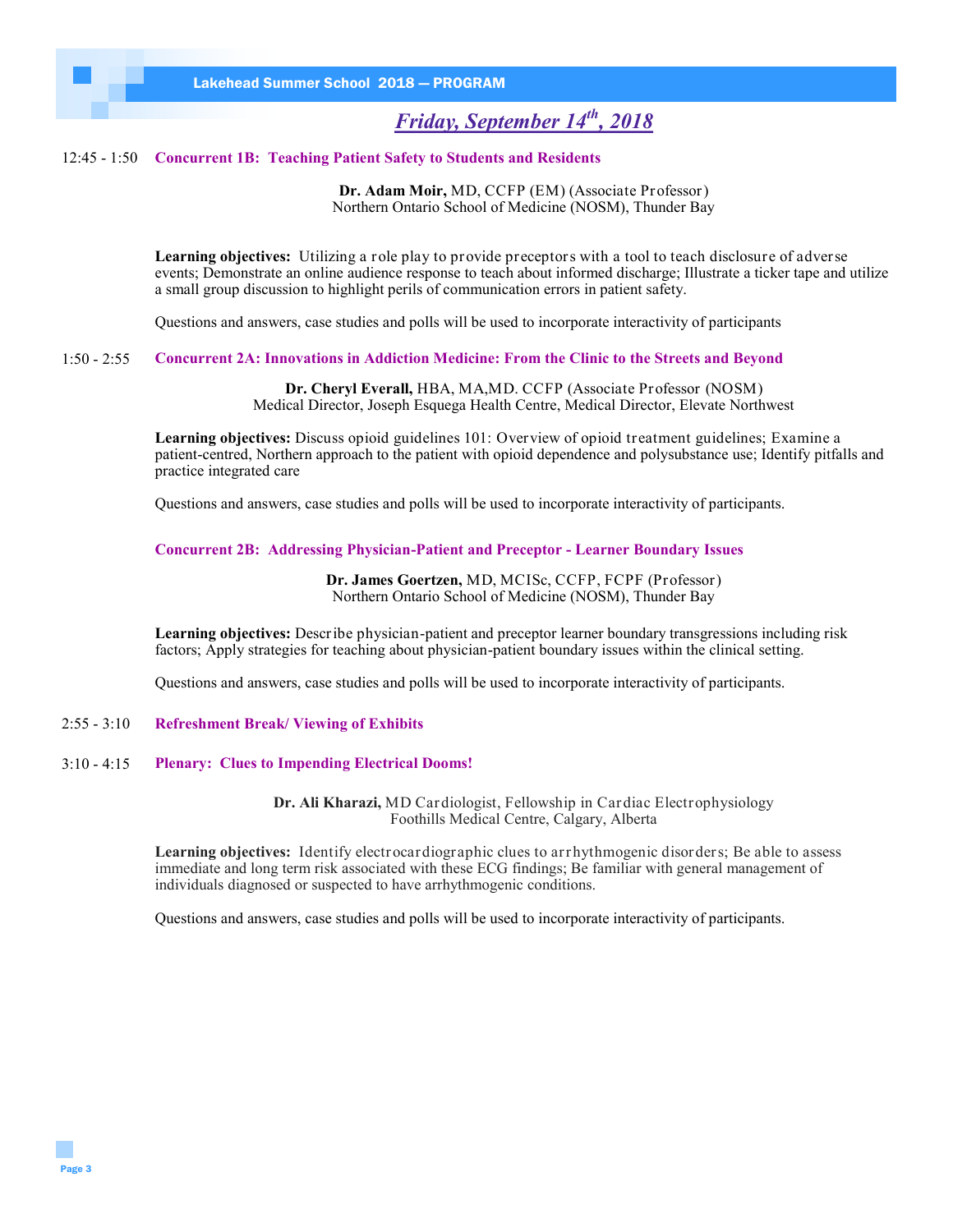# *Saturday, September 15th, 2018*

#### 8:30 - 9:00 **Registration/ Full Breakfast/ Viewing of Exhibits**

#### 9:00 - 10:00 **Plenary: Pancreatic Cysts: Everything You Didn't Want to Know**

**Dr. William Harris***,* MD, FRCSC, MPH Thunder Bay Regional Health Sciences Centre, Thunder Bay, ON

**Learning objectives**: Recognize the pancreatic cysts are frequently identified on imaging; Discuss how the malignant potential of pancreatic cysts is evaluated; Discuss how to investigate/follow

Questions and answers, case studies and polls will be used to incorporate interactivity of participants.

10:00 - 11:05 **Plenary: What Can I do for my Patient While Waiting for a Therapist: A Rapid Guide to CBT, Online Resources and Apps**

> **Dr. Jack Haggerty,** MD, FRCPC **Dr. Supuneet Bismil,** MD, FRCPC **Dan Boudreau,** RSW, Counsellor

**Learning objectives**: Discuss key components of cognitive behavioural and other brief models of therapy; Identify top picks for online resources for CBT for physician and patient; Analysis of the top apps for mental health related conditions.

Questions and answers, case studies and polls will be used to incorporate interactivity of participants.

#### 11:05 - 11:20 **Refreshment Break**

#### 11:20 - 12:25 **"John Augustine Lecture": How to be a Scientific Physician in Ontario, Circa 1882**

**Dr. Kenton Kroker,** PhD

Chair of the Department of Science & Technology Studies, York University

**Learning objectives**: Discuss aspects of the history of 19th century medicine in Ontario, including the development of cooperative epidemiology in rural practice, miasma theory and public health; describe and assess relevant research methods in the history of medicine; discuss perspectives on issues related to practice and relevant public debates.

Questions and answers, case studies and polls will be used to incorporate interactivity of participants.

12:25 **Closing Remarks**